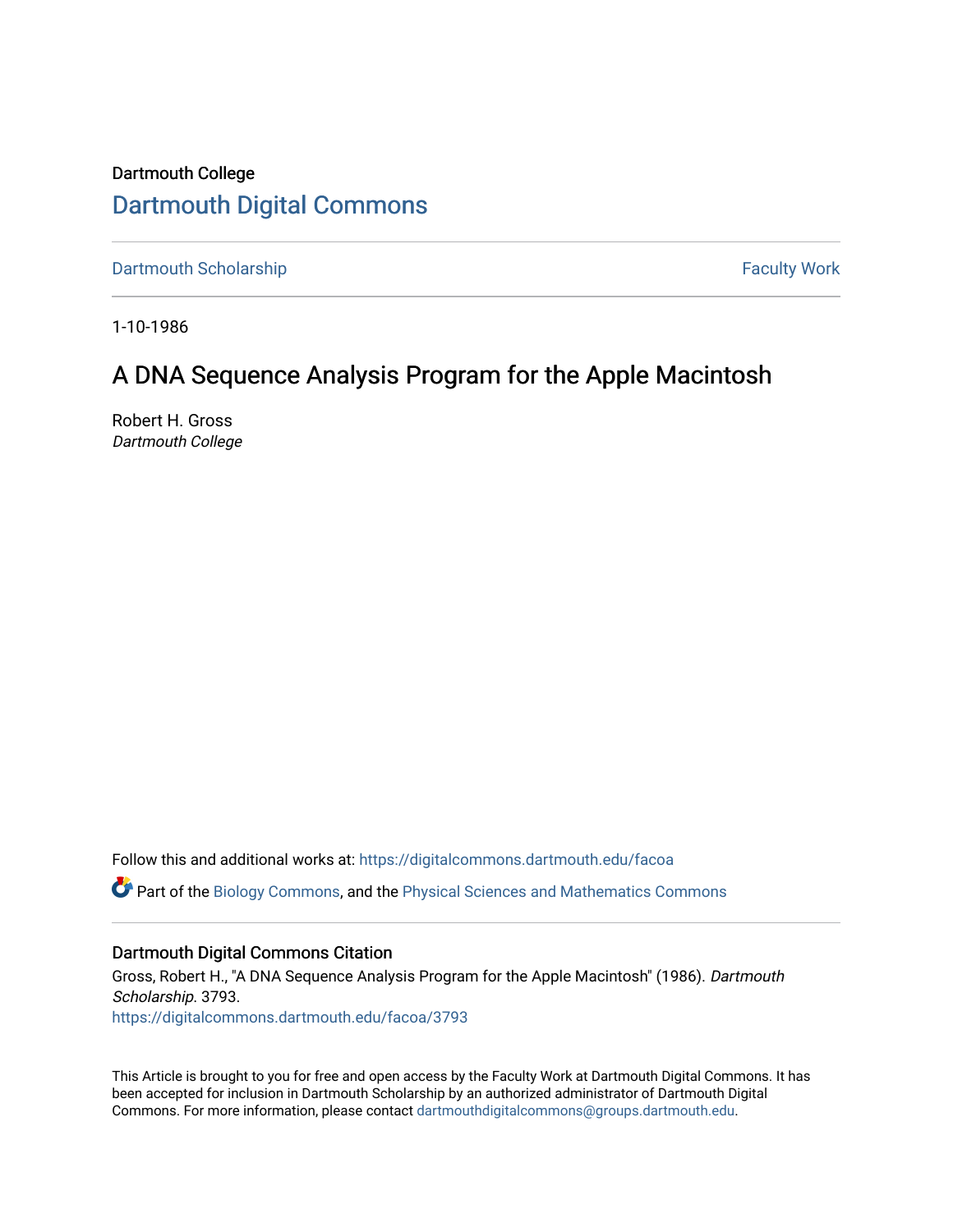#### A DNA sequence analysis program for the Apple Macintosh

Robert H.Gross

Department of Biological Sciences, Dartmouth College, Hanover, NH 03755, USA

Received 29 August 1985

#### ABSTRACT

This paper describes a new set of programs\* for analyzing DNA sequences using the Apple Macintosh computer, a computer ideally suited for this kind of analysis. Because of the Macintosh interface and the availability of high quality software-only speech synthesis, these programs are truly easy to use. Instead of typing in commands, the user directs the program by making selections with the mouse, thereby eliminating most typographical and syntax errors. Output options are selected by "pressing buttons" and then clicking "OK" with the mouse. DNA sequences are confirmed by having the program speak them. The high resolution graphics on the Macintosh not only allow for explanatory diagrams to be used to aid in deciding on input parameters, but can be used to produce slides for presentations and figures for papers. Because of the clipboard and the ability of the Macintosh to readily share data among different applications, data can be saved for use directly in word processing documents (e.g. manuscripts).

### INTRODUCTION

A number of DNA sequence analysis programs are available for microcomputers (1). For the routine analyses, these programs have several advantages over the mainframe programs. Since there are no connect time charges for running the programs on your own microcomputer, the exploration of different kinds of analyses is encouraged. Except for the large number crunching routines, the actual time a microcomputer takes to carry out an analysis will be comparable to that of most mainframes since the microcomputer is devoted to the single task, while the mainframe is busy doing other things as well.

The unique user interface on the Apple Macintosh (2) eliminates the confusion many molecular biologists not intimately familiar with computers have when trying to run DNA analysis programs on other computers. In most programs, the user is given a

The DNA Inspector <sup>11</sup> is availble for \$245 from TEXTCO, 27 Gilson Road, West Lebanon, New Hampshire 03784 (phone: 603-641-1471). It is supplied as a 2 disk set along with a manual. The programs require a 512k Macintosh. A second disk drive is suggested but not required. An Imagewriter printer is needed to obtain printouts of the data analyses.

© IRL Press Limited, Oxford, England.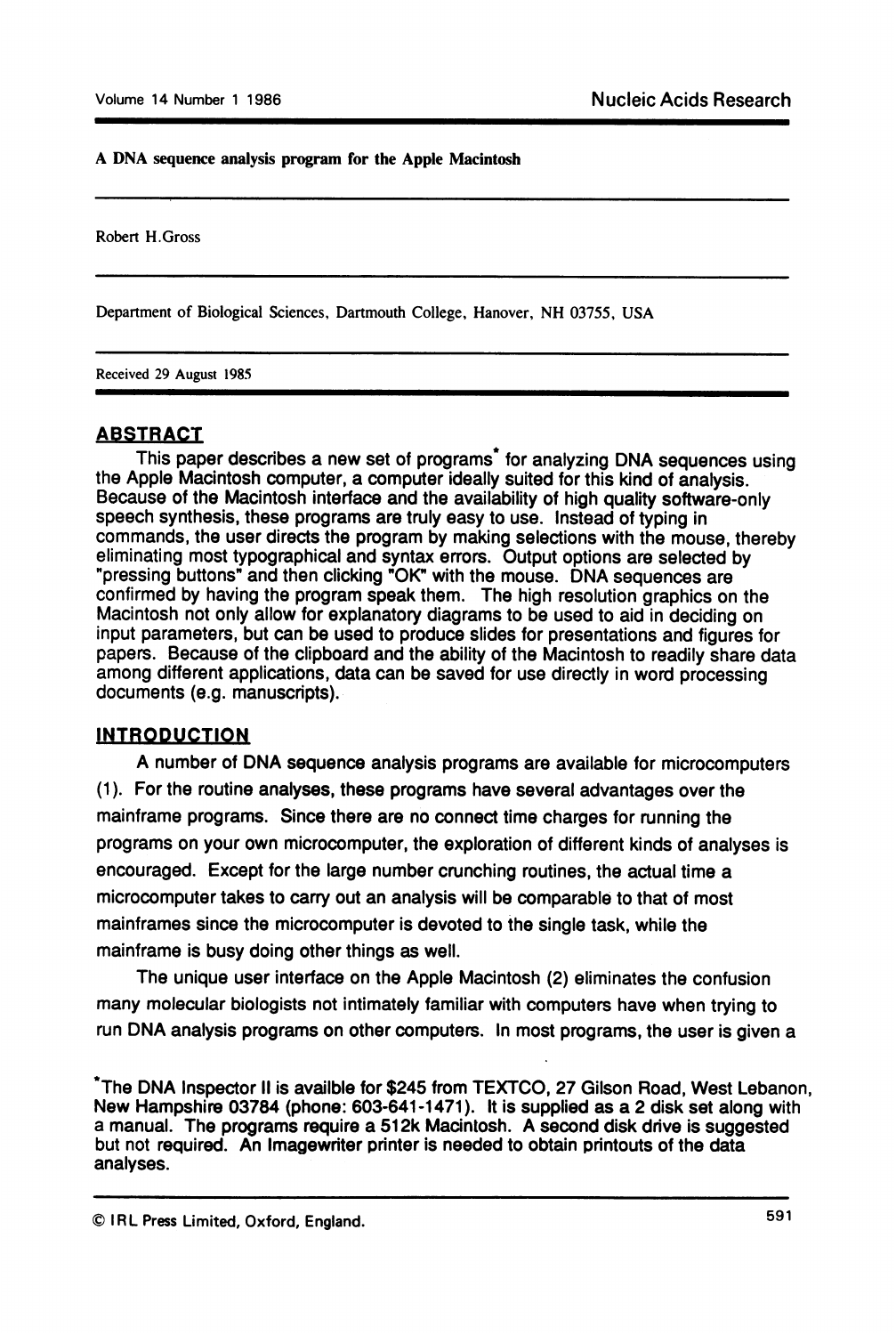

File Edit Modify Inalyze Print/View Speech Help

| search DNA for palindromes<br>search DNA for direct repeats<br>search DNA with sequence entered at keyboard |
|-------------------------------------------------------------------------------------------------------------|
|                                                                                                             |
|                                                                                                             |
|                                                                                                             |
| search DNA with another DNA fragment                                                                        |
|                                                                                                             |
| restriction enzyme analysis                                                                                 |
| base composition analysis                                                                                   |
|                                                                                                             |
| complete automated analysis                                                                                 |
| open reading frame/peptide analysis                                                                         |
| M13 shotgun sequence analysis                                                                               |
|                                                                                                             |
| search restriction enzyme data base                                                                         |
| $\mathcal{U}_1$ play DNA (song of life) $\mathcal{U}_1$                                                     |
| homology matrix analysis                                                                                    |

Figure 1a. This screen image that illustrates how choices can be specified with the mouse. By moving the mouse on the desktop, the cursor is positioned over one of the round circles on the screen (buttons). When the the button on the mouse is then depressed, the circle will change from filled <---> empty. Filled buttons indicate that the corresponding option is active. When all choices are made, the "OK" button is selected with the mouse and the program proceeds. Note that all of the information is

passed to the program without any typing.<br>**Figure 1b**. This is an example of a pull down menu. After the DNA sequence has been loaded into the Macintosh, you can choose any of these options by pointing to it with the mouse. With this kind of interface, there is no need to have complicated commands to choose a specific analysis. One simply points with the mouse.

prompt (that may change in different parts of the program) to which he/she must respond. The available commands are usually listed in a "help" file so the user can determine what options are available. Different programs will handle the inevitable typographical or syntactical errors in the typed responses in different ways, but they

b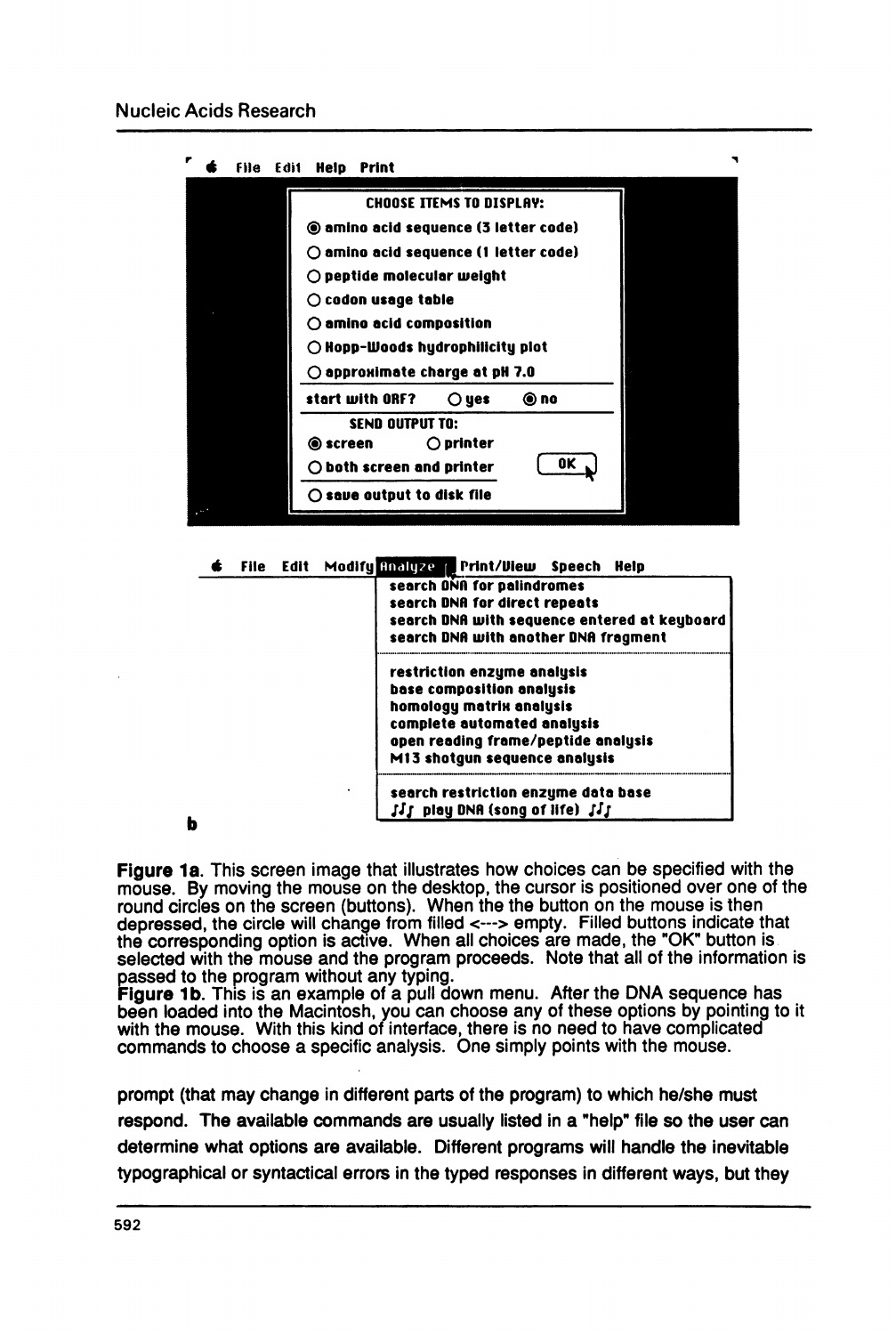may cause some difficulties.

These problems do not exist on the Macintosh, since no typing is required for these operations. Files are opened by pointing to the file name with the mouse. Instead of typing a list of comands to specify parameters to use in a routine or the kind of output desired from a given routine, selections are made by "pressing buttons" on the screen and then selecting "OK", as shown in Figure 1a for selecting the kinds of output desired from the open reading frame analysis. Restriction enzyme names are selected in a similar fashion by pointing to names in a table on the screen. All available commands are listed in plain English text in pull down menus as shown in Figure 1b, which shows some of the analyses that can be carried out by The DNA Inspector 11.

The availability of high quality speech without any extra hardware (3) enhances the ability of the program to communicate with the user. Thus, if the speech option is turned on, errors can be addressed with a spoken explanation rather than a "beep". The main use of the speech, however, is in confirming DNA sequences. Instead of requiring two people to confirm a sequence (one to read and one to check), a DNA sequence can be easily confirmed by having the computer speak the sequence while the operator follows along on a piece of paper.

The high resolution graphics on the Macintosh can be utilized to make slides for presentations (simply by photographing the screen or a high quality printout), or can be saved to disk and then modified later with MacPaint (2). MacPaint pictures can be printed with Apple's LaserWriter printer to produce publication quality figures (the figures in this paper were produced on the LaserWriter).

Finally, the ability of the Macintosh to share data among different applications means that MacPaint pictures, or data written to disk by the program can be used directly in manuscripts by word processing programs such as MacWrite (2) or Microsoft Word (4).

### PROGRAM DESCRIPTION

The DNA Inspector <sup>11</sup> programs are written in Microsoft BASIC (version 2.1) with assembly code embedded to handle the number analysis routines. This combination provides a complete Macintosh interface (through BASIC) along with the maximum possible speed (through the assembly code). The disks come with a run time interpreter, so the user does not have to supply BASIC.

The program will handle either linear or circular DNA sequences of up to 32,767 nucleotides. To analyze a DNA, the DNA file is loaded by selecting from a list of files with the mouse (Figure 2). Comments and other information about the DNA will appear on the screen and a number of menu choices will become available (they are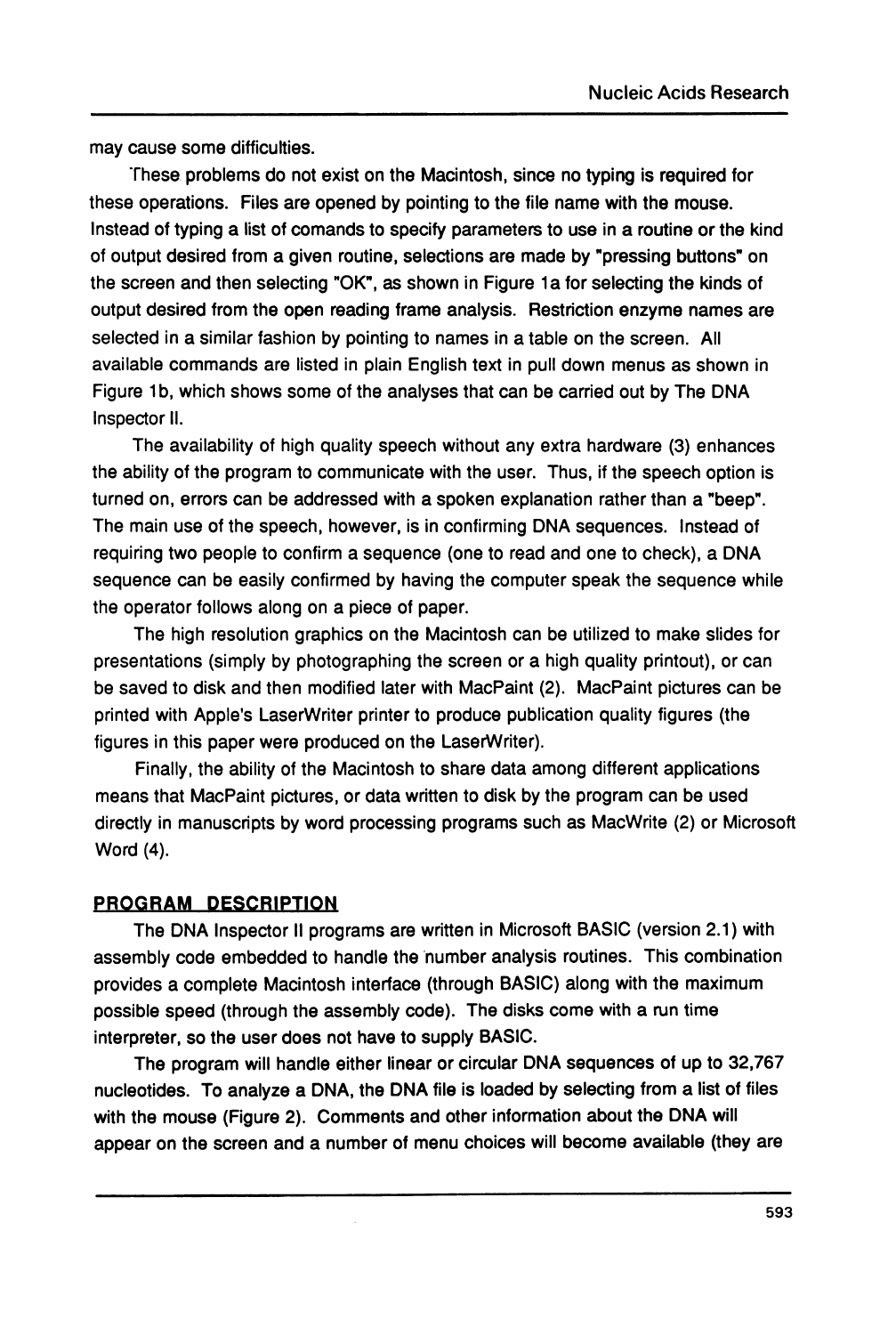

Figure 2. Selection of a DNA file to load is made by pointing to the file name to load and then pressing the mouse button. This causes the file name to invert, as shown. Next, by using the mouse to press the "OPEN" button, the file is automatically loaded. Selecting files to load in this way eliminates the need to type in names and also provides you with a list of all available files.



Figure 3. One of the opitons available following the restriction enzyme digestions is to display the predicted gel electrophoresis patterns of the digests. This figure illustrates the high resolution of the Macintosh screen. After specifying the size of the smallest fragment to remain on the gel, this display is generated. This particular pattern is the result of various digestions of the first 29960 bases of T7 DNA. The mouse can be used to scroll the information in the "lane/enzyme(s)" box (upper right) to see which enzymes correspond to each lane. By pointing to a lane with the mouse and then depressing the mouse button, the fragment sizes of the bands in any lane will appear in the "fragment sizes" box (lower right).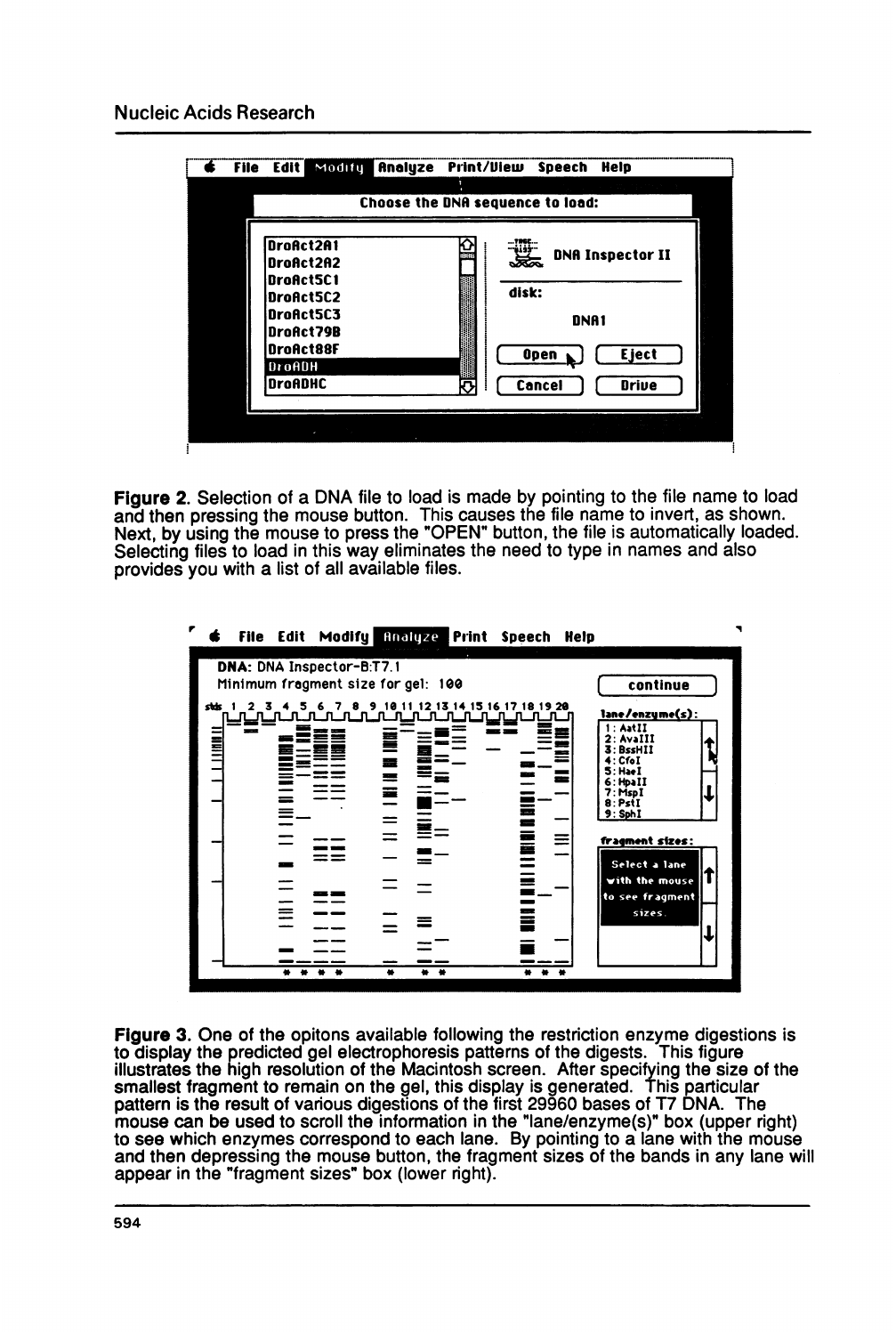not available until a sequence is loaded). At this point, the program can do any of the following analyses on the DNA:

• edit DNA or comments with standard Macintosh cut/paste

- \* comfirm DNA sequence either by having the Macintosh speak the sequence or by retyping the sequence and having the program compare what you type with the previously entered sequence
- \* restriction enzyme analysis can produce any or all of the follwing output: restriction map (linear or circular), list of sites, list of fragments by position, list of fragments by size, gel electrophoresis pattern for digest (see figure 3)
- \* base composition analysis produces number and percent of each nucleotide and map of GC content along length of DNA
- \* search for palindromes or direct repeats (user specified separation distance and number of allowed mismatches)
- \* search with typed sequence (user specified mismatching)
- \* search with another DNA fragment (user specified mismatching)
- \* open reading frame/peptide analysis with one or more of the following outputs: position of first coding nucleotide, reading frame of peptide, 3 letter amino acid sequence, <sup>1</sup> letter amino acid sequence, peptide molecular weight, codon usage table, amino acid composition table, Hopp-Woods hydrophilicity plot, charge at pH 7.0

Several other routines and analyses can also be done, which do not involve pre-

loading a specific DNA sequence. These include:

- \* M13 shotgun sequence reconstruction
- \* recombining of up to 10 different DNA fragments with the option of inverting any fragment before joining.
- \* homology matrix analysis can be conducted at three levels of resolution. A region of interest can be selected with the mouse and enlarged by "zooming in". Mismatching can be specified. Self-homology analysis can be done with the option compare a sequence to itself, it's reverse sequence, it's complement, or it's inverse (reversed complement).
- \* downloaded sequences (e.g. GenBank) can be automatically converted to a format appropriate for The DNA Inspector <sup>11</sup>
- \* the restriction enzyme data base (over 350 enzymes) can be searched for isoschizomers or for those enzymes recognizing a specific sequence
- \* the restriction enzyme table can be edited to include any sequence (e.g. TATA box) or to modify enzyme names or sites for easy identification (e.g. all enzymes with \* are available in lab)

As a whole these programs provide a very useful package of routines for analyzing DNA sequences. Their true value, however, is in their ease of use. People who have had no prior experience with DNA analysis programs and only brief exposure to the Macintosh (less than 30 minutes) can be doing DNA analyses in less than 5 minutes with this set of programs.

# **ACKNOWLEDGEMENTS**

<sup>I</sup> would like to thank Dartmouth College for the use of a Macintosh computer and would especially like to thank my colleagues here for their many helpful suggestions and debugging time.